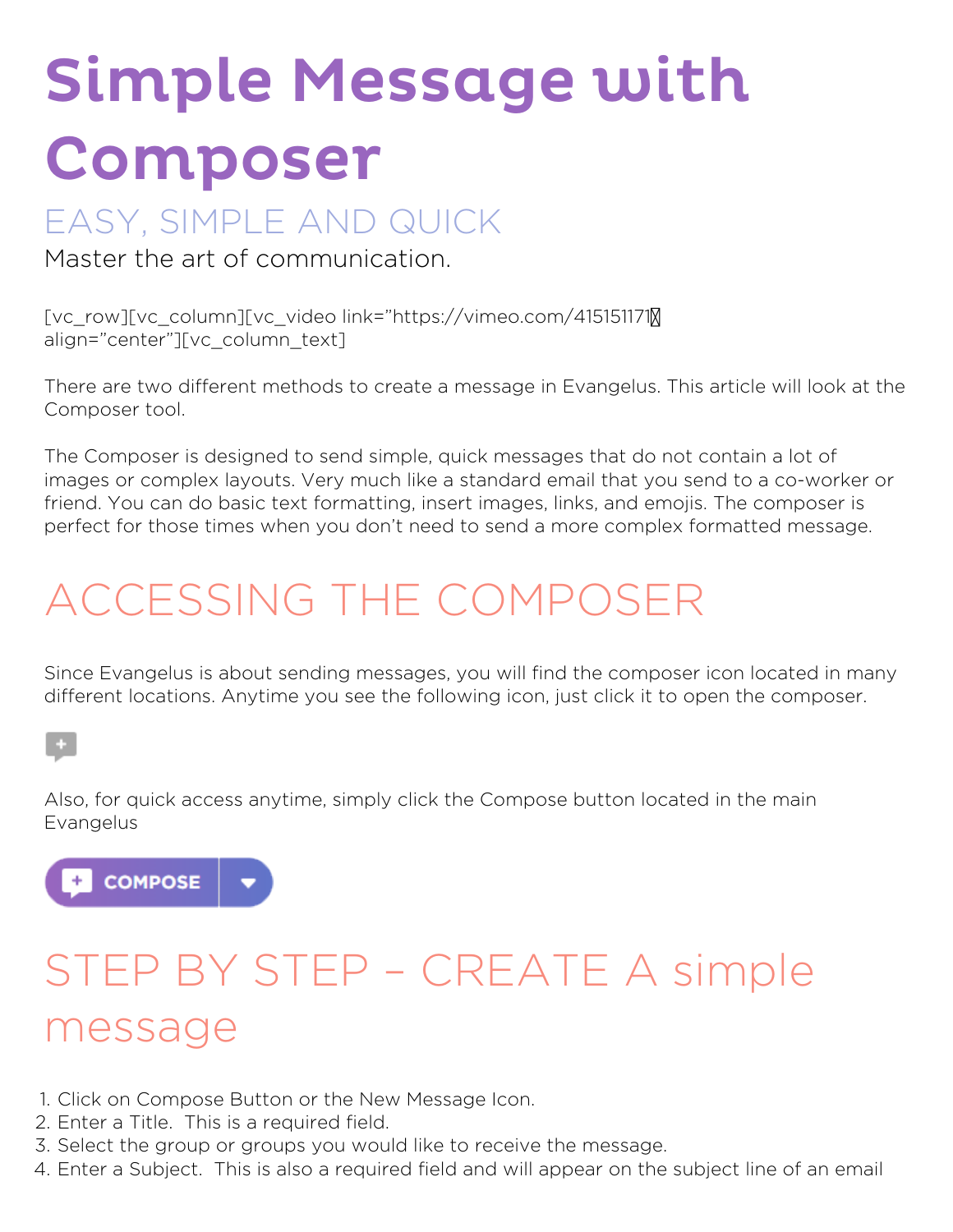and in the myParish App discussion if applicable.

- 5. Create your message.
- 6. Click on the preview icon.



- 7. Edit previews as needed.
- 8. Click on Send.
- 9. Click on Send Now.

### **Composer Options**

#### USE TEMPLATE

Templates are a great way to access commonly used predefined messages or layout.

ADD A PHOTO

You can add a photo to your simple message simply by clicking on the Add Photo icon at the bottom of the message screen. Browse your images by clicking the dropdown arrow. You may also upload an image from your desktop or upload a URL web image.

TEXT STYLE Access your basic text formatting such as bold, italic and underline.

INSERT A LINK

You can also add a web address URL or an email link into your message. Simply click on the link icon at the bottom of the message screen. Enter a URL or an email link and type in the text you would like to appear.

ADD AN EMOJI

You can add an emoji easily by simply selecting from the icon at the bottom of the message screen.